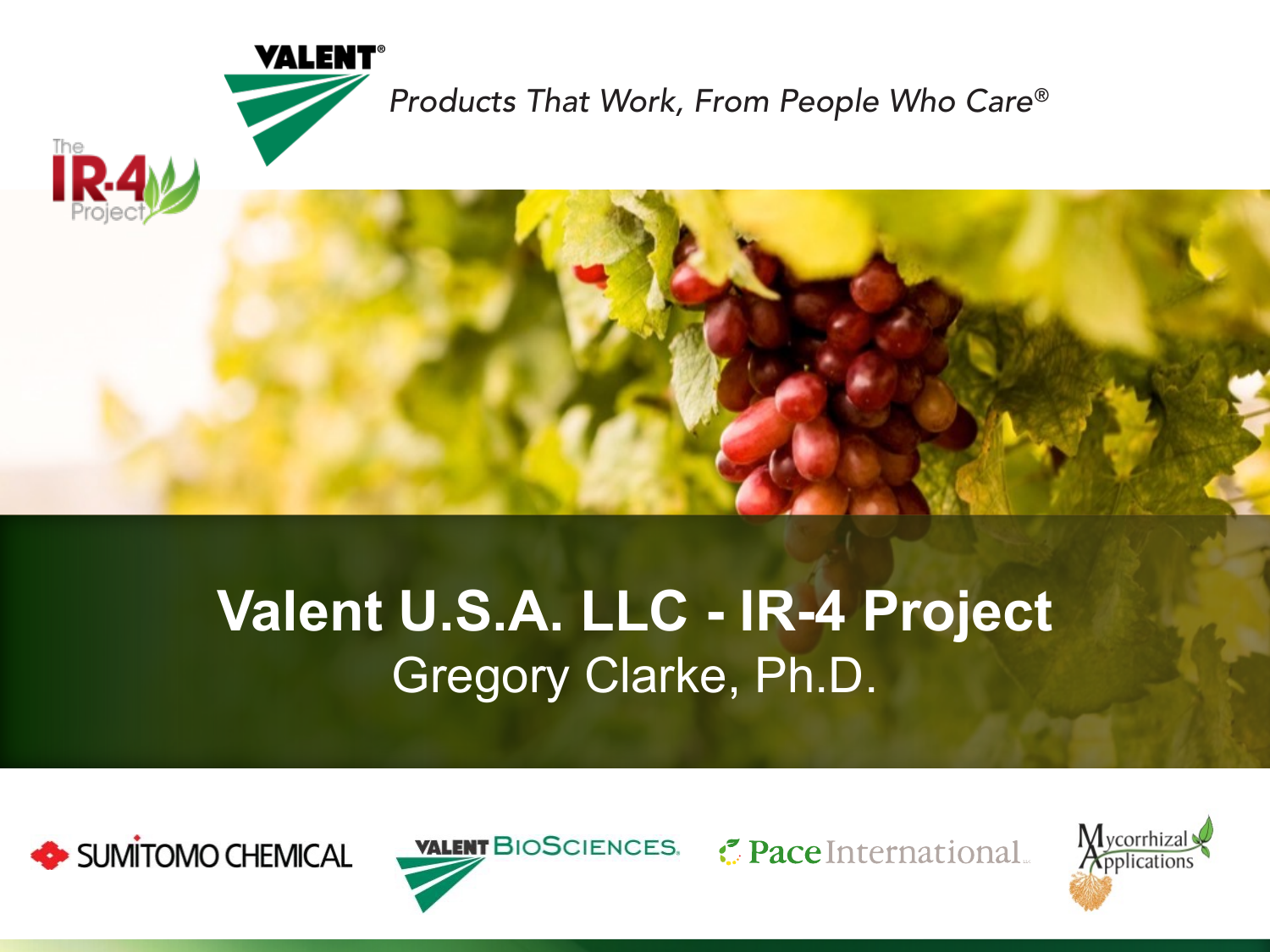#### **Products**



- Herbicides
	- Flumioxazin Valor® , Chateau® Herbicide
	- Flumioxazin + Pyroxasulfone Fierce® Herbicide
	- Lactofen Cobra® Herbicide
	- Clethodim Select Max ® Herbicide
- Fungicides
	- Fluopicolide Presidio® Fungicide
	- Mandestrobin Intuity™ Fungicide
	- Ethaboxam Elumin™ Fungicide
	- $-$  Inpyrfluxam Indiflin<sup>®</sup>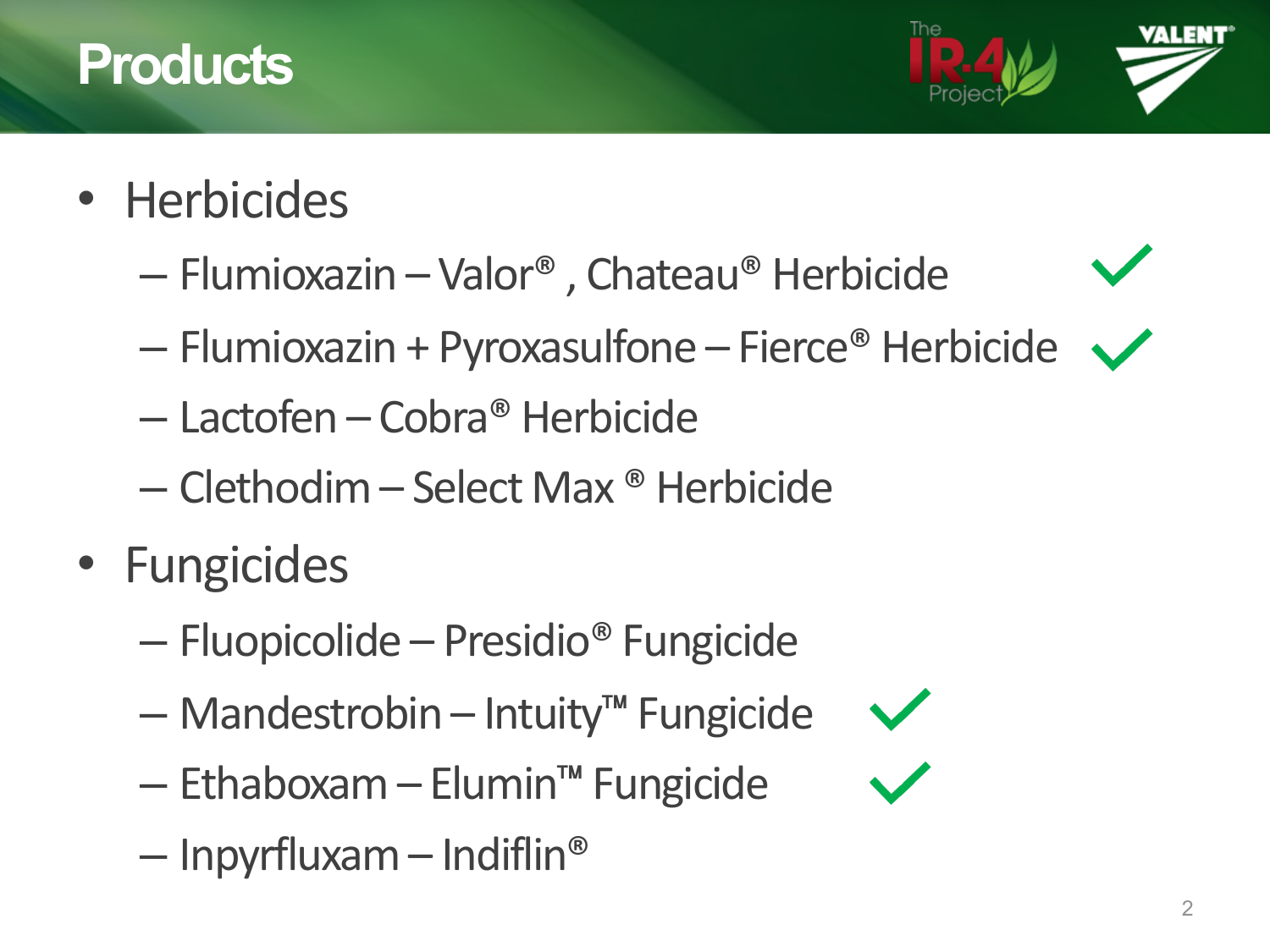#### **Products**



- Insecticides
	- –Etoxazole Zeal® miticide
	- –Pyriproxyfen Esteem®, Knack®
	- Dinotefuran -- Venom®
	- Clothianidin -- Belay®
	- Fenpropathrin Danitol®  $\sqrt{}$
	- –Esfenvalerate Asana®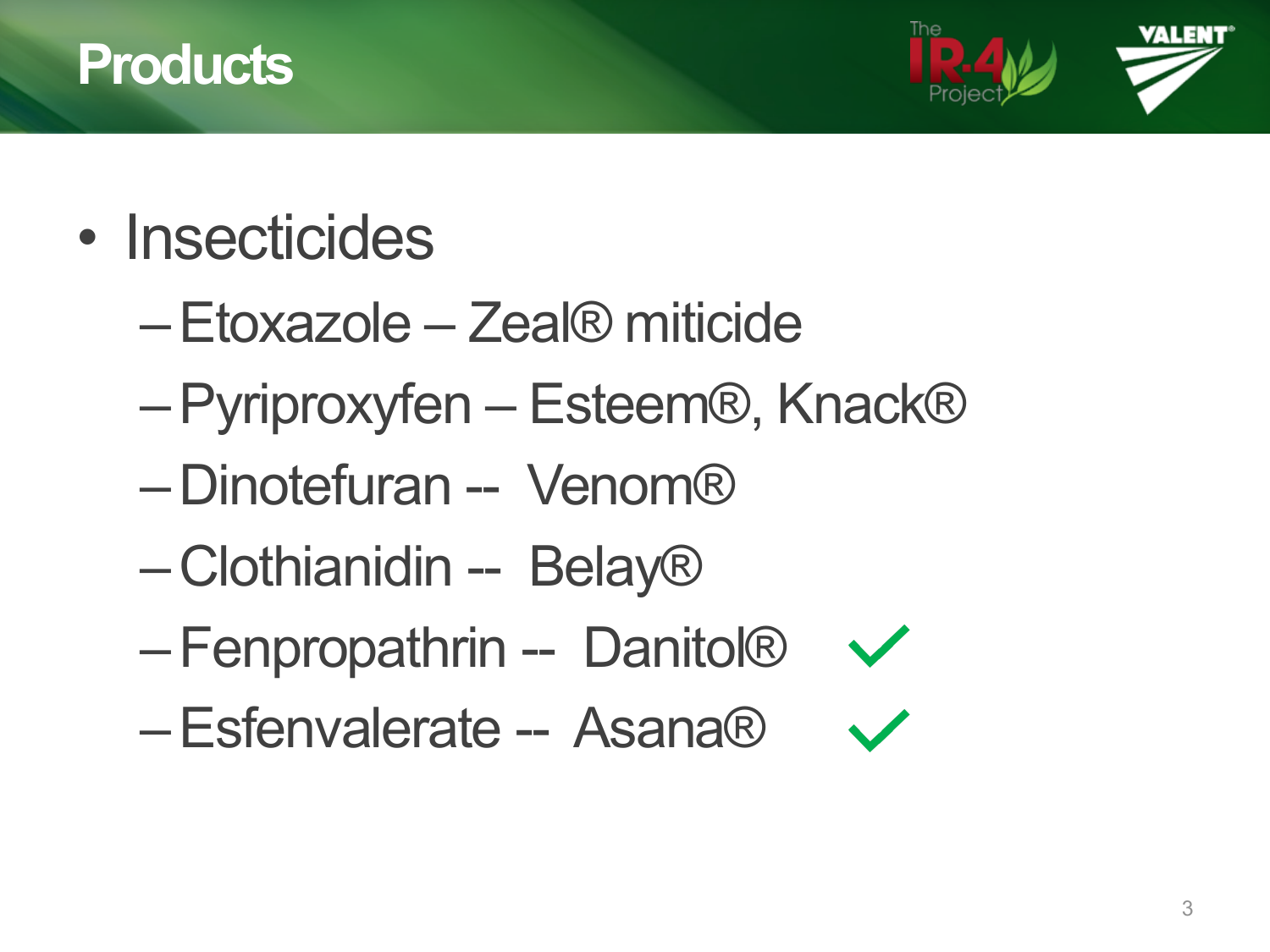### **INDIFLIN®**

- Proprietary chemistry from SCC  $-$  Code = S-2399
- ISO common name: inpyrfluxam
- Group: pyrazole-4-carboxamide
- Mode of action: SDHI (FRAC group 7)
- AI "nickname": INDIFLIN®
- Formulation: 2.84SC
- **Strengths** 
	- *Rhizoctonia, Sclerotium*, rusts
	- *Venturia*
	- Powdery mildew





EXCALIA

ZELTERA™

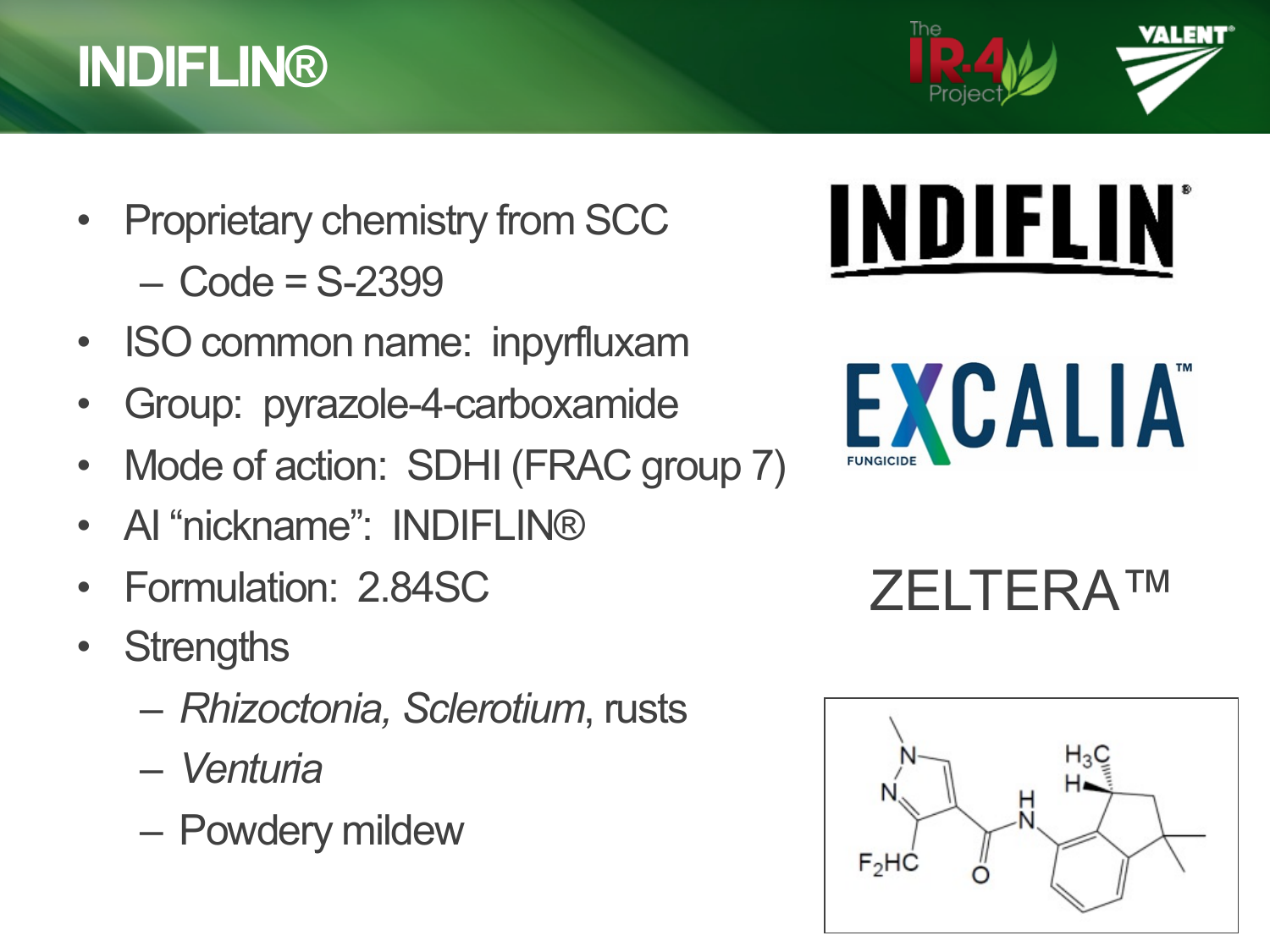



- Registration anticipated 3Q2020
	- Row crops
	- Seed treatment
	- Apple
- Use pattern note:
	- 9 month plant back to non-labeled crops



- **Potential IR-4 projects**
	- **Grape (powdery mildew)**
	- **Ornamentals (***R. solani***, rusts)**
	- **Hops (powdery mildew)**
	- Fruiting veg (*S. rolfsii*)
	- Cucurbits (powdery mildew)
	- Brassicas (*R. solani*)